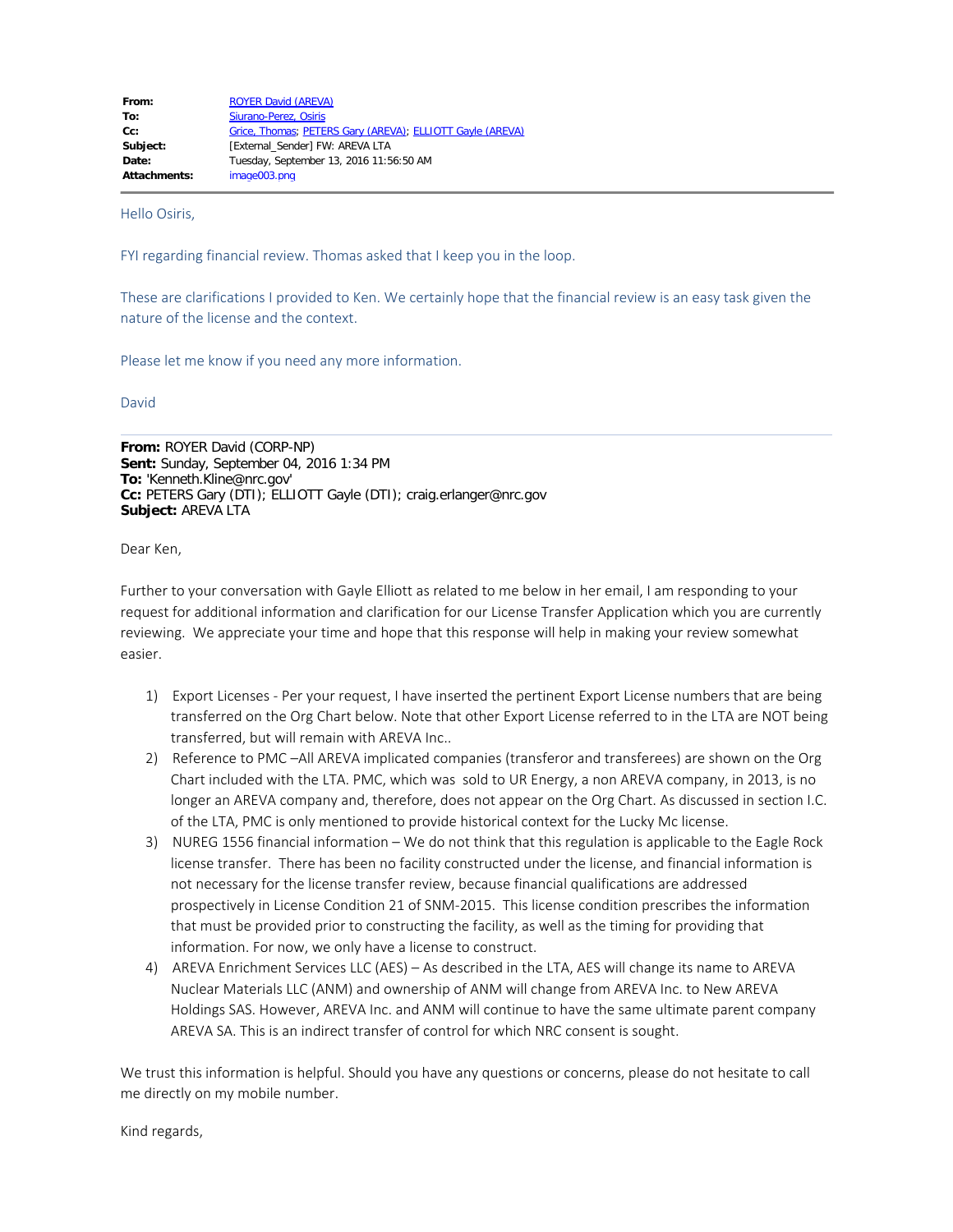David Royer

Mobile – 434 841 3218



**From:** ELLIOTT Gayle (DTI) **Sent:** Friday, September 02, 2016 3:29 PM **To:** ROYER David (CORP-NP) **Subject:** NRC Phone Call

Kenneth Kline from the NRC called to request some clarifications on the AREVA reorg letter that we submitted to them. He is working on the public notice in Osiris's absence.

1. Ken requested that the export license numbers be placed on the org charts.

2. There is reference to names of several companies (such as PMC) on the last page of the submittal that are not on the org chart. Ken requested an org chart of all companies be provided.

3. Ken stated that we referenced NUREG 1556 (which is good) but also noted that RIS 2008- 19 recommends providing the draft financial instruments before the license is transferred. He is willing to review the instruments. He stated anytime there is a change in the financial position of a company that the last 2 years of operation and a projection of 5 years after the transaction be included (page 5 of 7 of RIS – attached). Note that the RIS is for recommendation – not a requirement.

4. Ken wanted clarification that AES was going to be renamed AREVA Nuclear Materials and that there is no corporate structure change. I did not provide any clarification on this point. Ken's email is Kenneth. Kline@nrc.gov. His phone number is (301) 415-7075. Gayle